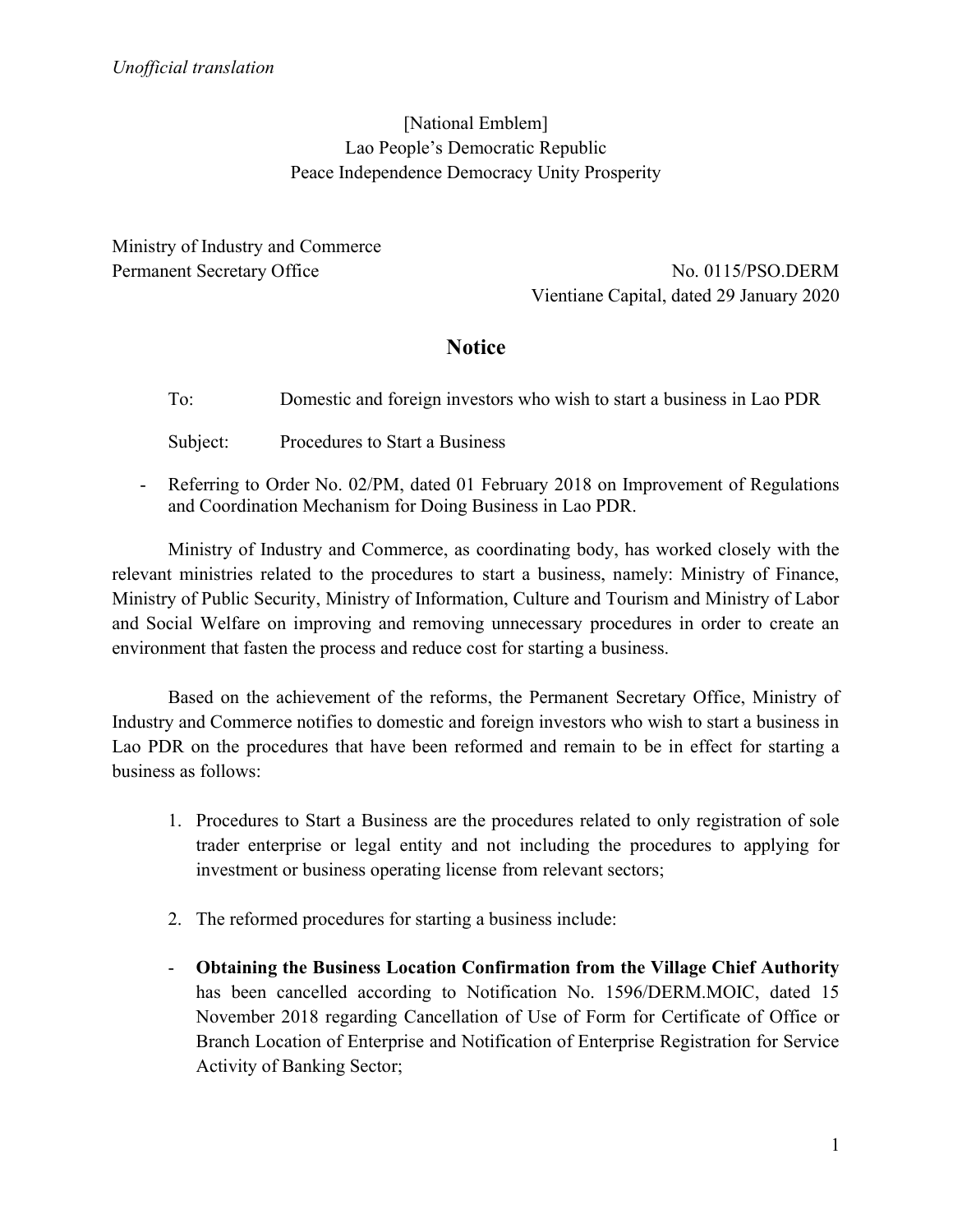## Unofficial translation

- Registering Articles of Association of Company has been moved to be a procedure after the procedures to start a business under Notification No. 1618/MOF, dated 30 May 2019 regarding Improvement of Mechanism, Procedures of Working between Registration of Documents of the Assets Sector and Issuance of Tax Registration;
- Applying for Tax Registration Certificate has been combined in the same procedure with the procedure for enterprise registration (an enterprise will receive an enterprise registration certificate together with taxpayer identification number) according to Notification No. 5489/TD, dated 17 October 2018 regarding Opening to Use TaxRis System;
- Attending to a Tax Orientation meeting and Obtaining Taxpayer Identification Number have been moved to be the procedure after the procedures to start a business according to Notification No. 5489/TD, dated 17 October 2018 regarding Opening to Use TaxRis System and Notification No. 0489/PSO, dated 05 March 2019 regarding Issuance of Taxpayer Identification Number Certificate (TIN);
- Registering for Value Added Tax has been cancelled pursuant to Notification of the Ministry of Finance No. 2720/PSO, dated 12 November 2019 regarding Registration in the Value Added Tax System;
- Registering for a Company Seal has been combined in the same procedure with the procedure for carving seal (an enterprise will receive the Approval for the Use of Seal together with the company seal) pursuant to Decision No. 1784/MOPS, dated 02 October 2018 regarding Management and Production of Enterprise Seal and Notification No. 2140/PSO.DERM, dated 03 October 2019;
- Obtaining Approval of Content on the Company Signage has been cancelled according to Delivery Note No. 49/PSO, dated 10 June 2019 regarding Improvement of Enterprise's Signage pursuant to Notification of the Permanent Secretary Office, Ministry of Industry and Commerce No. 2823/PSO.DERM, dated 26 November 2018.
- 3. Currently, there are three (03) procedures that are required for starting a business:

Procedure 1: Obtain the Enterprise Registration Certificate within 10 working days (referring to Decision No. 0023/MOIC.DERM, dated 09 January 2019 regarding Enterprise Registration);

**Procedure 2:** Carve and register a company seal within 5 working days (referring to Decision No. 1784/MOPS, dated 02 October 2018 regarding Management and Production of Seal);